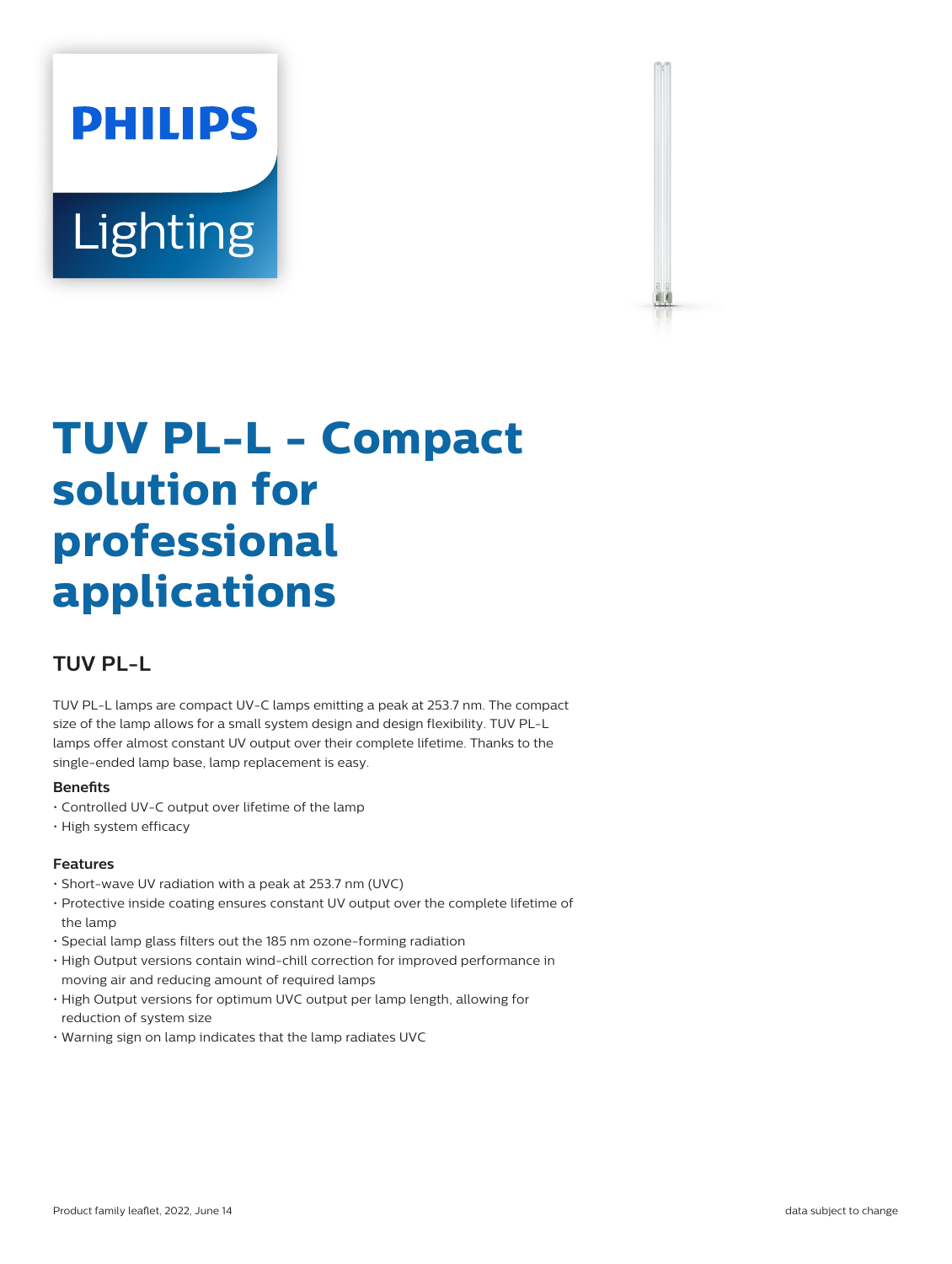#### **Application**

- Residential drinking water units
- Fish pond and process water units
- In-duct air treatment units
- Stand alone air handlers

#### **Warnings and Safety**

- A lamp breaking is extremely unlikely to have any impact on your health. If a lamp breaks, ventilate the room for 30 minutes and remove the parts, preferably with gloves. Put them in a sealed plastic bag and take it to your local waste facilities for recycling. Do not use a vacuum cleaner.
- DANGER: Risk Group 3 Ultra Violet product. These lamps emit high-power UV radiation that can cause severe injury to skin and eyes. Avoid eye and skin exposure to unshielded product. Use only in an enclosed environment which shields users from the radiation.
- Plants and/or materials that are exposed to UV-C and/or ozone for a long time may become damaged and/or discolored.

#### **Versions**



**TUV PL-L**

#### **Dimensional drawing**

| $18 \text{ mm}$ | 39 mm |  |                                                                                                                                                                                                                             |
|-----------------|-------|--|-----------------------------------------------------------------------------------------------------------------------------------------------------------------------------------------------------------------------------|
| $18 \text{ mm}$ | 39 mm |  | 320 mm                                                                                                                                                                                                                      |
| $18 \text{ mm}$ | 39 mm |  | 320 mm                                                                                                                                                                                                                      |
| $18 \text{ mm}$ | 38 mm |  | 415 mm                                                                                                                                                                                                                      |
| $18 \text{ mm}$ | 39 mm |  |                                                                                                                                                                                                                             |
| $18 \text{ mm}$ | 38 mm |  |                                                                                                                                                                                                                             |
| 18 mm           | 38 mm |  |                                                                                                                                                                                                                             |
| 18 mm           | 38 mm |  |                                                                                                                                                                                                                             |
|                 |       |  | D1 (max) $D$ (max) $A$ (max) $B$ (max) $C$ (max)<br>195 mm 220 mm 225 mm<br>290 mm 315 mm<br>290 mm 315 mm<br>385 mm 410 mm<br>195 mm 220 mm 225 mm<br>505 mm 530 mm 535 mm<br>390 mm 415 mm 420 mm<br>505 mm 530 mm 535 mm |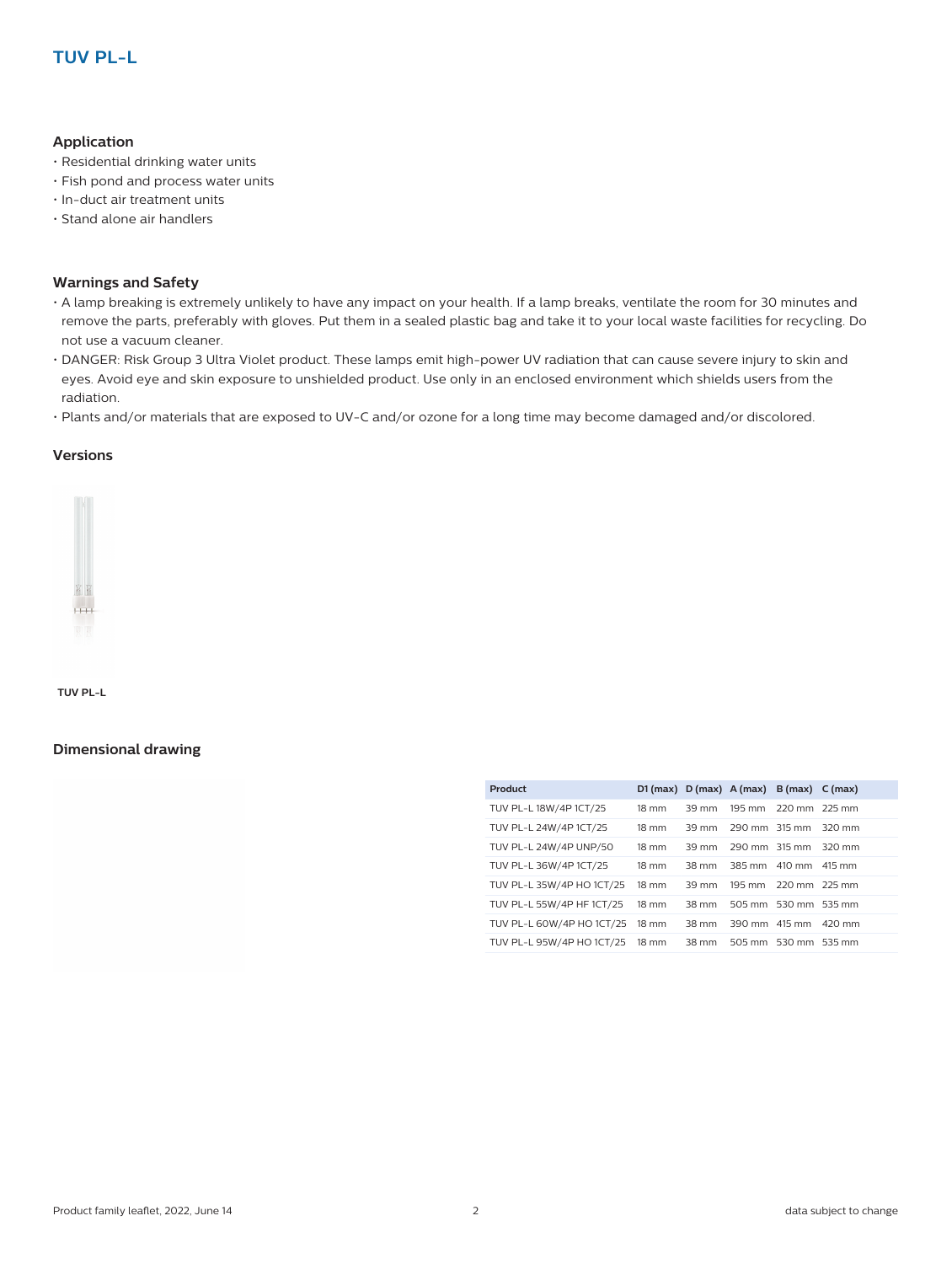### **TUV PL-L**

| <b>Approval and application</b> |                  |
|---------------------------------|------------------|
| Mercury (Hg) Content (Nom)      | $4.4 \text{ mg}$ |
|                                 |                  |
| <b>General information</b>      |                  |
| Cap-Base                        | 2G11             |
| <b>Useful Life (Nom)</b>        | 9000 h           |
| <b>Main Application</b>         | Disinfection     |
|                                 |                  |
| Light technical                 |                  |
| Color Code                      | TUV              |
| <b>Color Designation</b>        |                  |
|                                 |                  |
| <b>Mechanical and housing</b>   |                  |
| <b>Bulb Shape</b>               | 2xT16            |

#### **Operating and electrical**

|              |                                     | Lamp    |                |       |
|--------------|-------------------------------------|---------|----------------|-------|
|              |                                     | Current | <b>Voltage</b> | Power |
| Order Code   | <b>Full Product Name</b>            | (Nom)   | (Nom)          | (Nom) |
|              | 927903004007 TUV PL-L 18W/4P 1CT/25 | 0.375A  | 58 V           | 18 W  |
|              | 927903204007 TUV PL-L 24W/4P 1CT/25 | 0.345A  | 87 V           | 24 W  |
| 927903204016 | TUV PL-L 24W/4P UNP/50              | 0.345A  | 87 V           | 24 W  |
|              | 927903404007 TUV PL-L 36W/4P 1CT/25 | 0.435A  | 106 V          | 36 W  |
|              | 927904204007 TUV PL-L 35W/4P HO     | 0.85A   | 42 V           | 35 W  |
|              | 1CT/25                              |         |                |       |

|            |                                           | Lamp    |         |       |
|------------|-------------------------------------------|---------|---------|-------|
|            |                                           | Current | Voltage | Power |
| Order Code | <b>Full Product Name</b>                  | (Nom)   | (Nom)   | (Nom) |
|            | 927908704007 TUV PL-L 55W/4P HF<br>1CT/25 | 0.525A  | 105 V   | 55 W  |
|            | 927909004007 TUV PL-L 60W/4P HO<br>1CT/25 | 0.800 A | 84 V    | 67 W  |
|            | 927909804007 TUV PL-L 95W/4P HO<br>1CT/25 | 0.8A    | 115 V   | 90 W  |

#### **General information**

| Order Code   | <b>Full Product Name</b> | <b>System Description</b> |
|--------------|--------------------------|---------------------------|
| 927903004007 | TUV PL-L 18W/4P 1CT/25   | -                         |
| 927903204007 | TUV PL-L 24W/4P 1CT/25   | -                         |
| 927903204016 | TUV PL-L 24W/4P UNP/50   | -                         |
| 927903404007 | TUV PL-L 36W/4P 1CT/25   | -                         |

| Order Code   | <b>Full Product Name</b>  | <b>System Description</b> |
|--------------|---------------------------|---------------------------|
| 927904204007 | TUV PL-L 35W/4P HO 1CT/25 | High Output               |
| 927908704007 | TUV PL-L 55W/4P HF 1CT/25 | High Frequency            |
| 927909004007 | TUV PL-L 60W/4P HO 1CT/25 | High Output               |
| 927909804007 | TUV PL-L 95W/4P HO 1CT/25 | High Output               |

#### **Light technical**

| Order Code | <b>Full Product Name</b>            | <b>Lumen Depreciation At Useful Lifetime</b> |
|------------|-------------------------------------|----------------------------------------------|
|            | 927903004007 TUV PL-L 18W/4P 1CT/25 | 20 %                                         |
|            | 927903204007 TUV PL-L 24W/4P 1CT/25 | 20 %                                         |
|            | 927903204016 TUV PL-L 24W/4P UNP/50 | 20 %                                         |
|            | 927903404007 TUV PL-L 36W/4P 1CT/25 | 20%                                          |

| Order Code | <b>Full Product Name</b>                    | <b>Lumen Depreciation At Useful Lifetime</b> |
|------------|---------------------------------------------|----------------------------------------------|
|            | 927904204007 TUV PL-L 35W/4P HO 1CT/25 20 % |                                              |
|            | 927908704007 TUV PL-L 55W/4P HF 1CT/25 15 % |                                              |
|            | 927909004007 TUV PL-L 60W/4P HO 1CT/25 20 % |                                              |
|            | 927909804007 TUV PL-L 95W/4P HO 1CT/25 15 % |                                              |

#### **UV**

| Order Code   | <b>Full Product Name</b> | <b>UV-C Radiation</b> |
|--------------|--------------------------|-----------------------|
| 927903004007 | TUV PL-L 18W/4P 1CT/25   | 4.7 W                 |
| 927903204007 | TUV PL-L 24W/4P 1CT/25   | 71W                   |
| 927903204016 | TUV PL-L 24W/4P UNP/50   | 71W                   |
| 927903404007 | TUV PL-L 36W/4P 1CT/25   | 11 2 W                |

| Order Code   | <b>Full Product Name</b>  | <b>UV-C Radiation</b> |
|--------------|---------------------------|-----------------------|
| 927904204007 | TUV PL-L 35W/4P HO 1CT/25 | 8.5 W                 |
| 927908704007 | TUV PL-L 55W/4P HF 1CT/25 | 17.0 W                |
| 927909004007 | TUV PL-L 60W/4P HO 1CT/25 | 19.0 W                |
| 927909804007 | TUV PL-L 95W/4P HO 1CT/25 | 25 5 W                |